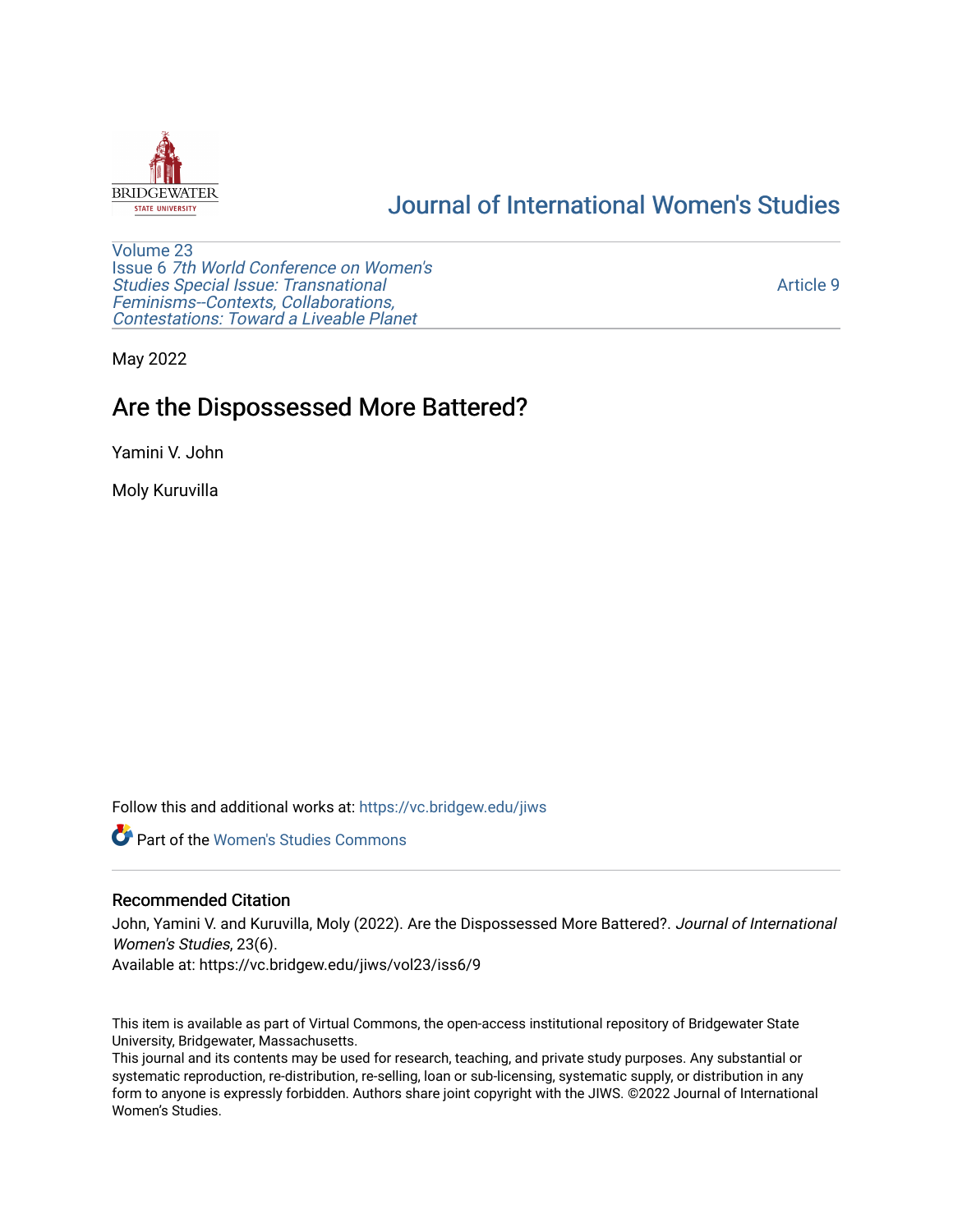#### **Are the Dispossessed More Battered?**

By Yamini Virginia<sup>1</sup> John, Moly Kuruvilla<sup>2</sup>

#### **Abstract**

Intimate partner domestic violence hinders the well-being and development of women and transfers its ill effects intergenerationally. It is widely reported that economic fallback options help women escape intimate partner violence (IPV), enhance their ability to recuperate, and enable economic opportunity and independence. This study attempts to understand and re-examine the link between intimate partner domestic violence and the ownership of property among women in 14 districts of the Southern Indian state, Kerala. The Women Protection Officers of Kerala (WPO) served as resourceful informants. These officers are the first action force to facilitate domestic violence complaints under the Protection of Women from Domestic Violence Act, 2005 India. Primary data has been collected through interviews with WPOs. Six practising advocates shared information on the cases where they restored ownership of assets and facilitated locating the women for the twelve case studies. The findings reveal how women get dispossessed of their assets and are further subjected to domestic violence for want of assets. Women who managed to hold on to their assets were found to overcome and recuperate from domestic violence, and autonomous ownership of these assets boosted their self-esteem and recovery. The paper highlights the need for revisiting policy decisions regarding the property rights of women.

*Keywords*: Intimate Partner Domestic Violence, Effective property rights, Women's empowerment in India, Personal laws

#### **Introduction**

Global statistics from the World Economic Forum revealed that despite women constituting half of the world population, they own less than 20% of its land property. A similar study among developing countries by the United Nations Food and Agriculture Organisation reveals the numbers to be less than 10%. The Sustainable Development Goals (SDGs) have targeted equal rights of men and women to ownership and control over land by 2030 (Villa, 2017). Effective rights of property is a critical determinant of women's social, emotional, economic**,** and political empowerment. Ownership and effective control over the property for women means command over productive resources (like land) and liquefiable assets (like gold and silver) untied to male control and ownership. This enables women to bargain and choose the life they wish to lead while providing

<sup>&</sup>lt;sup>1</sup> Yamini Virginia John holds a bachelor's degree in History Hons from St Stephen's College, Delhi. After a Masters's in Women's Studies at Tata Institute of Social Sciences, she is currently pursuing her Ph.D. on Property Rights of Women in Kerala at the University of Calicut. Her areas of interest include gender and ownership rights, women's health, livelihood concerns, and migration. [yaminivirginiajohn@gmail.com.](mailto:yaminivirginiajohn@gmail.com)

*<sup>2</sup>* Dr. Moly Kuruvilla is a Professor of Women's Studies at the University of Calicut, Kerala, India. She is the coeditor of the Handbook of Research on New Dimensions of Gender Mainstreaming and Women Empowerment published by IGI Global, California, in June 2020; and Gendered Experiences of COVID-19 in India published by the Palgrave Macmillan in November 2021. She is an advisor to the Asian African Association for Women, Gender, and Sexuality**.** molykuruvilla14@gmail.com.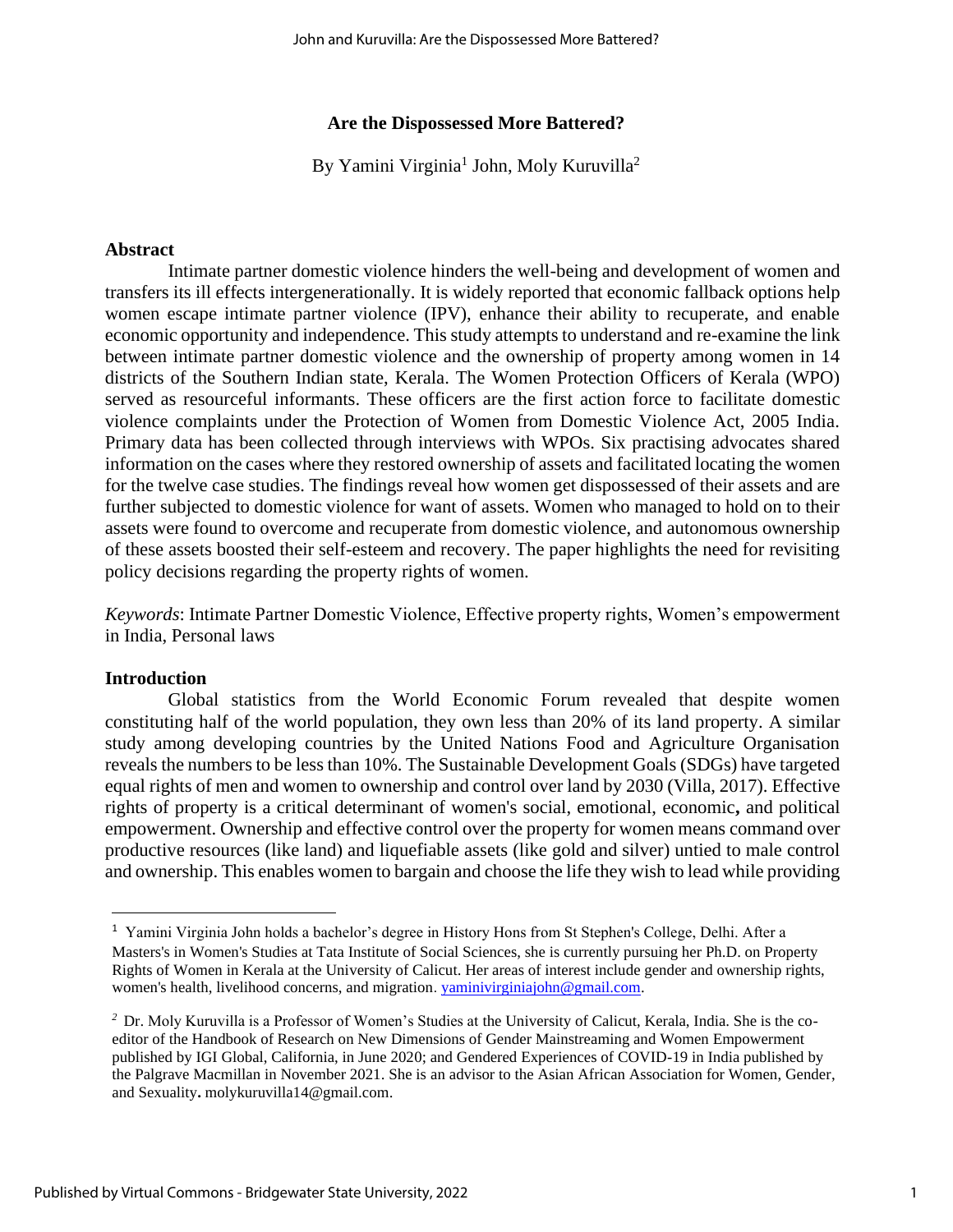them with a buffer against poverty and deprivation. In the case of married women, effective property rights are shown to improve women's bargaining power in all matters within marriage. However, this path to autonomy and self-determination is not well paved as there continues to be unequal and differential access and control over productive resources like land and other assets for women and men.

The importance of women's rights to assets and property are increasingly being recognised, both as human rights and as fundamental building blocks for economic development (Doss, 2016). Bina Agarwal (1995) has identified three broad categories of advantages for women having independent land rights:

- **Welfare effects:** Giving women economic resources independently is likely to reduce poverty and destitution of households. Women tend to spend proportionately more resources on family sustenance, and hence women's earnings will have a positive effect on household nutrition, mortality**,** and morbidity.
- **Efficiency effects**: Giving women direct ownership can increase their access to credit and technological help, and this will ensure better returns because women tend to be better at paying back loans and at environmental preservations.
- **Equality and empowerment criteria**: Recognising women as equal heirs has symbolic value, which is likely to affect women's participation in the political and social arena. Arguing along the same line of thought, feminists too have come out strongly in favour of women's ownership of property as it has a positive effect on women's well-being and its immediate economic benefit.

Findings from a study from Sub Saharan Africa indicate that in communities where women have substantial property and inheritance rights, women are more resilient and prosperous and earn 3.8 times more income and their individual savings are higher from employment outside the home and self-employment (Peterman, 2011). Autonomy and security in property rights present a substantial opportunity for women and their households to help achieve myriad development goals.

Marital violence hinders the well-being and development of women and transfers its ill effects intergenerationally. Drawing upon household asset surveys of Ghana and Ecuador, it is concluded that women's share of wealth in a household is significantly associated with lower odds of physical violence in Ecuador and emotional violence in Ghana. Moreover, this link between women's share in a household's wealth and violence is dependent on the household's position in the wealth distribution (Oduroet al.,2015). Modelling marital violence upon the presence and absence of resources and assets have varied across communities, and socio-economic inequalities render women vulnerable to the risk of abuse. Different studies in poverty contexts have identified conflicts over money as a trigger for violent episodes within couples (Rabbaniet al., 2008; Antai et al., 2014; Fehringer & Hindin, 2014). Yildirim et al., (2014) also report financial constraints as the reason for conflicts that resulted in Intimate Partner Violence (IPV). Direct receipt and ownership of assets increase financial autonomy and contribute to enhanced self-efficacy and confidence, potentially shifting the balance of power between the woman and her male partner (Buller et al., 2018). Ownership and control of assets may empower women in the home and the community, reducing their risk of violence. Previous studies have pointed to a strong linkage between a married woman's asset ownership and susceptibility to domestic violence and propounded that women who own property and assets are less likely to experience violence in their marital homes (Agarwal, 1995; Agarwal & Panda, 2005).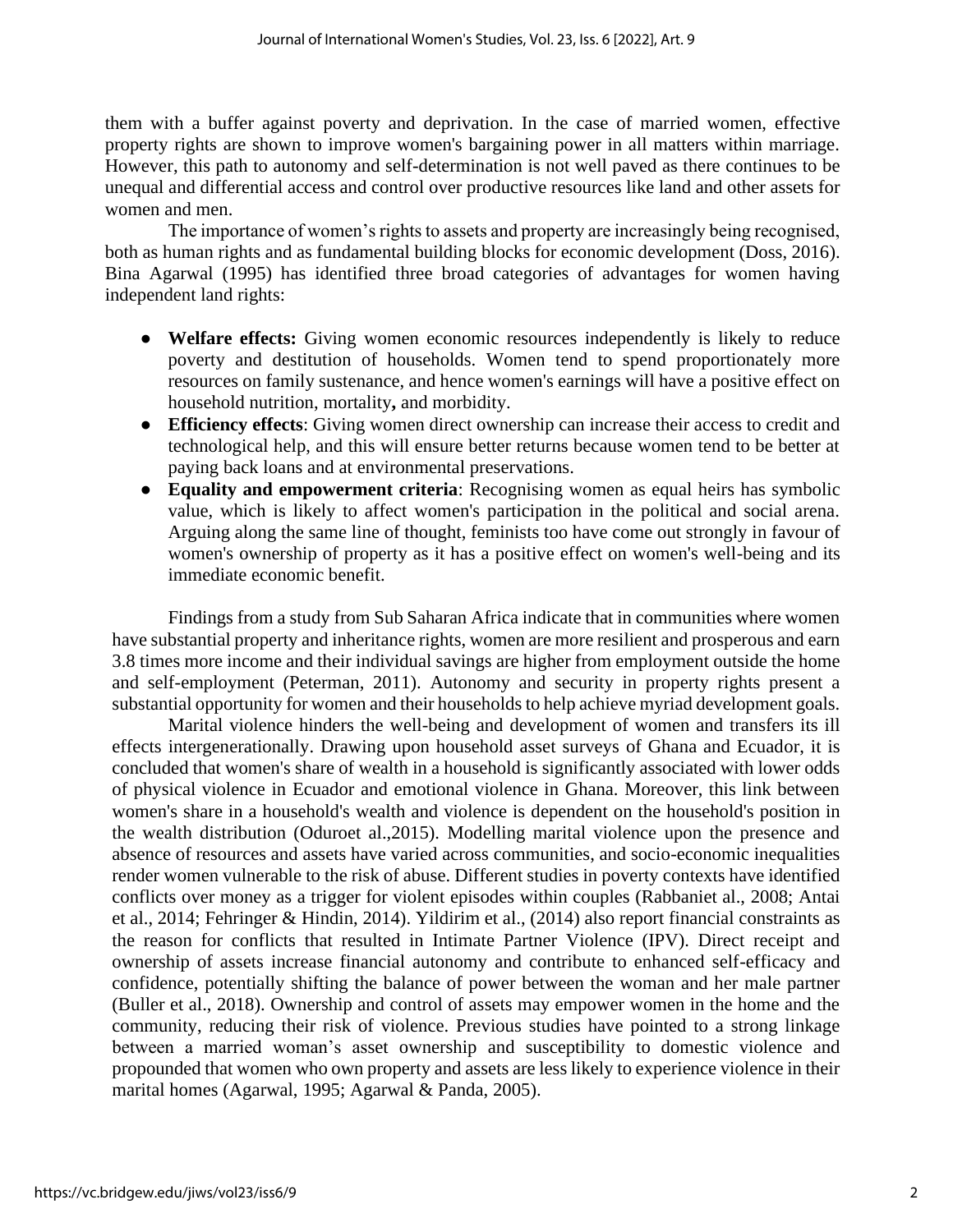Women possessing independent assets improve the household's economic status, thereby providing a buffer against poverty and deprivation and improving mental and emotional well-being (Fox et al., 2002; Ellsberg et al., 2015; Vyas & Watts, 2009). Having autonomous ownership over assets for individual women can be utilised for various income generating activities like collateral security for credit needs of entrepreneurial ventures. Angeles (2012) reports that women in Uganda who have ownership of assets or savings reported a decrease in fights due to competition over scarce resources. It is widely accepted that economic fallback options enhance women's ability to recuperate and enable economic opportunity and independence. Research highlights how women's autonomous uncontrolled rights to land and assets lead to better health and education for children (Allendorf, 2007; Menon et al., 2014).

Household bargaining models suggest that having secure rights to assets ensures more bargaining power for women within marriage relationships. An increase in a woman's income (either inherited, earned**,** or unearned as with cash transfers) improves her bargaining power within the household and may decrease violence (Agarwal & Panda, 2005; Farmer &Tiefenthaler, 1997; Tauchenet al.,1991). However, Eswaran and Malhotra (2011) report that when women own more assets, untied to male ownership, they might provoke men to dominate and control these assets to reassert their authority and power within a relationship, thereby putting women at a disadvantage and at a greater risk of violence. Bloch and Rao (2002) add that cash and other transfers of assets and giving sole ownership to women may also put them at risk if men use violence to extract these resources.

From childhood, a young girl is socialised into believing that her life is dependent on a male figure and her assets belong to her husband and his family. Women find themselves economically dependent on their partners after marriage, and they are quick to give up their assets for the needs of the household and the demands of their partners. This is sanctioned by social institutions and further reinforced by customary laws, and these women are more predisposed to violence as male authority controls female behaviour in such communities (Vyas & Watts, 2009). Within patriarchal contexts, Hughes et al., (2015) observed that women's empowerment is a threat and will lead to increased conflict and IPV. The study noted that the relative status of women and men within households in terms of decision-making capabilities and access to resources determine increased incidences of violence. The potential shifts in the power dynamics and women's freedom from marital dependence within the household may lead to the husband feeling threatened in his role as breadwinner and provider, in which case he might reassert his control, surveillance, and authority and use violence as a measure (Hautzinger, 2003; Heise & Garcia Moreno, 2002). A woman's autonomy due to asset ownership might trigger a crisis of male identity, and violence may be resorted to express power that is otherwise not enforceable (Jewkes, 2002). A higher income and assets in the name of women intimidate men's status, prompting husbands with patriarchal gender values to reclaim their control by resorting to violence. However, gradual changes in men's attitudes and broader social transformations may pave the way to accommodate women's financial and social autonomy and lead to a decline of IPV (Ahmed, 2005). A recent study that used mixed methods to study IPV concluded that the presence of assets in the form of cash transfers among women in low and middle-income countries secure economic stability and emotional well-being and thereby exclusively reduce IPV. However, it also notes that in some instances, additional cash can aggravate or soothe relationships that have conflict and determine how men respond to women's increased empowerment (Buller et al., 2018). These factors heavily depend on the specific intrahousehold dynamics determined by socio-economic constructions of gender in the community and how the society and culture perceive gender in those countries.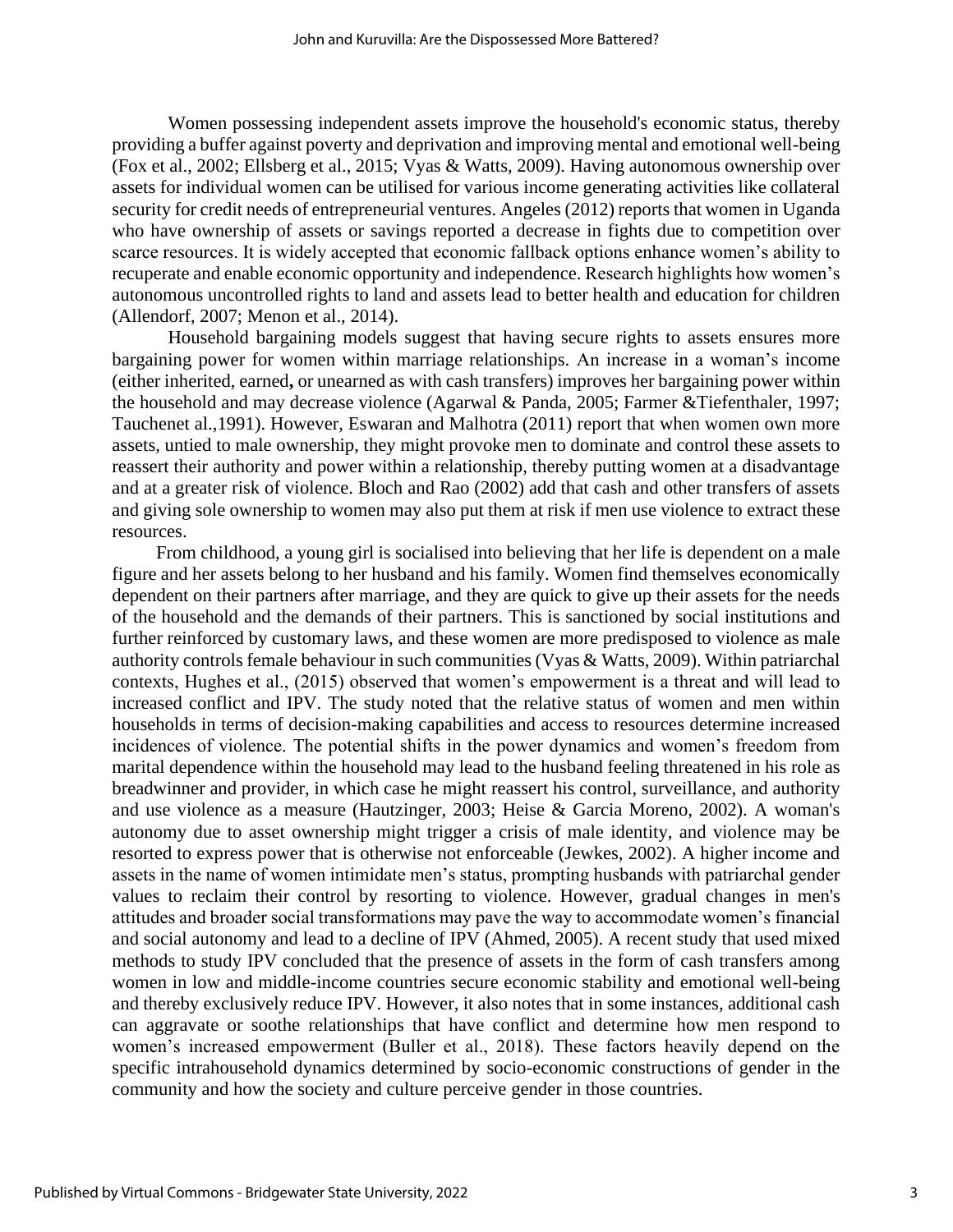#### **Gendered Property Rights in India**

The current status of women's property rights in India is not completely clear. This arises due to both conceptual and data related reasons. No mechanisms or census specifically collects sex segregated data on land ownership in India. The basic unit for analysis of this data only goes until the household level and no further. Although the disaggregation accounts for male vs femaleheaded households, it is not enough to debate the ownership of property by women. One cannot measure the progress of land ownership by keeping the female head as a proxy for all women. It is entirely possible that a woman does not have ownership rights to the land held by the household and it is controlled by a male member, a son, or a relative (Agarwal, 1995).

In India, women's property rights are governed by personal laws based on the religious affiliation of individuals and other factors like marital status, region of the country, and tribal association. Other factors related to the status of a woman in the family are also considered: whether the woman is a daughter, mother, wife, married, unmarried, deserted, or a widow; the kind of property to be partitioned, i.e. whether the property is hereditary/ancestral or self-acquired, land or dwelling or property acquired through marriage determine the nature and extent of property ownership is considered as well. To problematise it further, the Indian Constitution has authorised both the Central and the State governments to enact laws on matters of succession, and hence some states can and have enacted their variations of property laws within each personal law. The constitutional mandate of a Uniform Civil Code  $(UCC)^3$  under Article 44 remains a distant dream.

As per a report in Times of India (2014), based on the three state surveys done in Bihar, Madhya Pradesh, and Andhra Pradesh by UN Women and the organisation, LANDESA, a member of the International Land Coalition, only 13% of women whose parents own land have inherited or expect to inherit land. The most prominent opposition to women inheriting land comes from the brothers followed by parents. Over 60% of the women renounced their rights to inherit the land by signing no-objection certificates. The 2011 Census shows that, at end-March 2011, only 21% of the total bank deposit accounts, constituting merely 12% of total deposits, were held by women. Similarly, women availed only 18% of the total small credit from banks in 2011. Women entrepreneurship is also discouraged due to this handicap. Numerous women are disabled to avail credits from banks due to the lack of collateral security.

The National Family Health Survey (NFHS 4) data pointed towards the ownership of assets of women and men in the form of a house or land, but it is not disaggregated in the form of individual ownership of the mentioned asset. The decisions on this jointly owned land or house are often under male control, and women are not consulted regarding its use and sale.

<sup>&</sup>lt;sup>3</sup>UCC The Uniform Civil Code (UCC) calls for the formulation of the same set of secular civil laws to govern all people in India irrespective of their religion, caste and tribe in matters such as marriage, divorce, inheritance, and adoption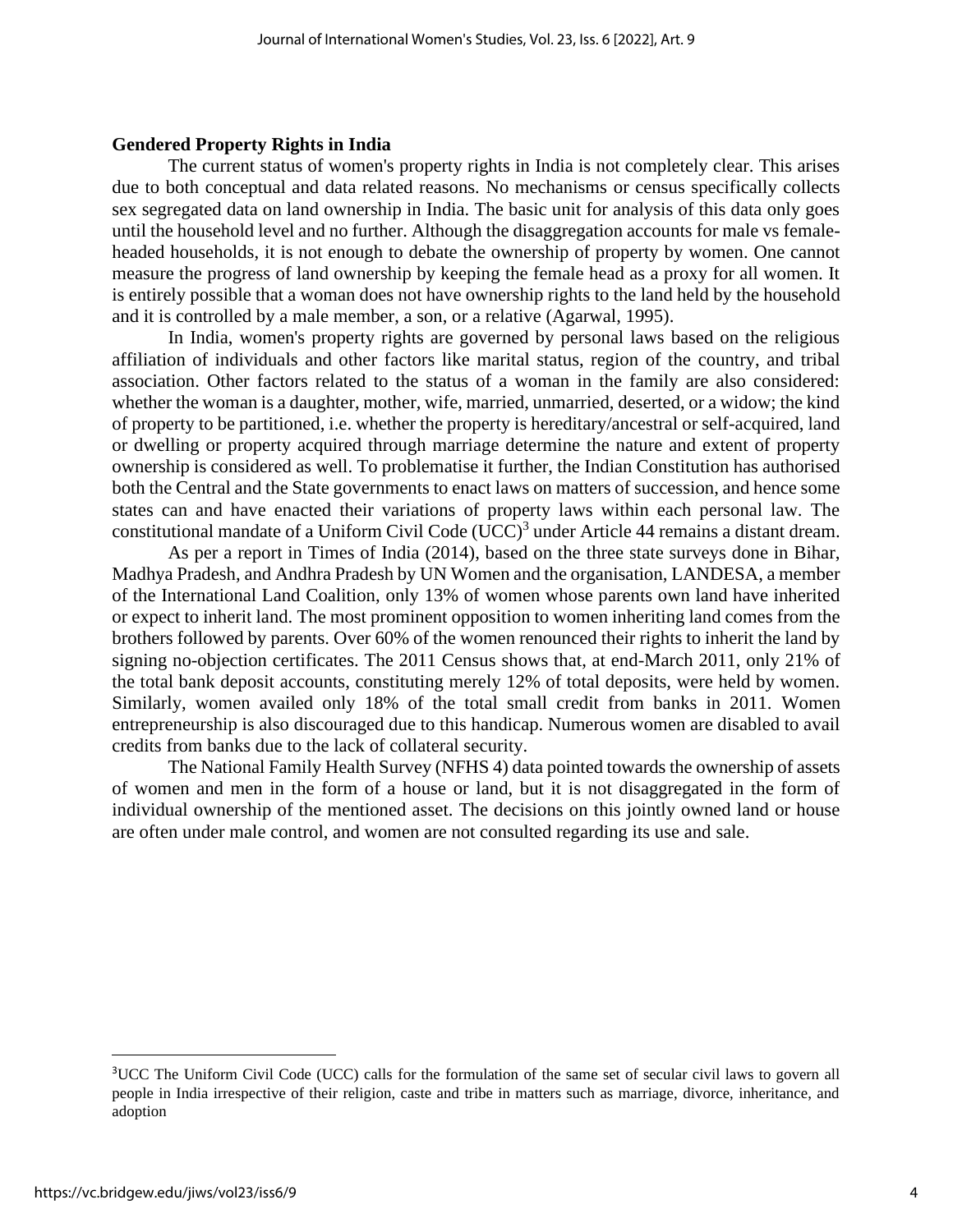## **Figure 1: Women's Ownership of Property in Comparison to Men in India**

### Percentage of women and men age 15-49





Source: National Family Health Survey (NFHS-4) (2015-16)

Several social and cultural factors contribute to the meagre property ownership of women in India (Natural Justice, 2014):

- Dowry, typically in the form of gold/cash as a substitute for land and other assets in inheritance, is one fundamental way the patriarchal society denies women social and economic equality within the family. The practice of dowry is so engrained in society that women seldom feel that it is their moral or legal right to claim inheritance rights in their parents' property once they have been given a dowry.
- Most women are reluctant to demand their share in assets and inheritance, and those who ask for it will have to face social ridicule.
- Women also lack awareness regarding the inheritance laws and processes of claiming it.
- Even when the women receive land in inheritance, it is invariably much less than an equal share.
- Women are forced to give up their share of parental property in favour of their brothers for various reasons, like the fear of breaking relations and familial bonds.
- The notions of family lineage as passing through sons and the practice of marrying off daughters to other families encourage parents to pass on their entire property and assets to sons only.
- Even when women get land in their names by inheritance, through dowry, or purchase by their marital family in their name (this is often done to take advantage of reduced stamp duty on property purchased in a woman's name), the ownership by women is only notional. Women seldom possess the land, title, and the Record of Rights (ROR) that make it a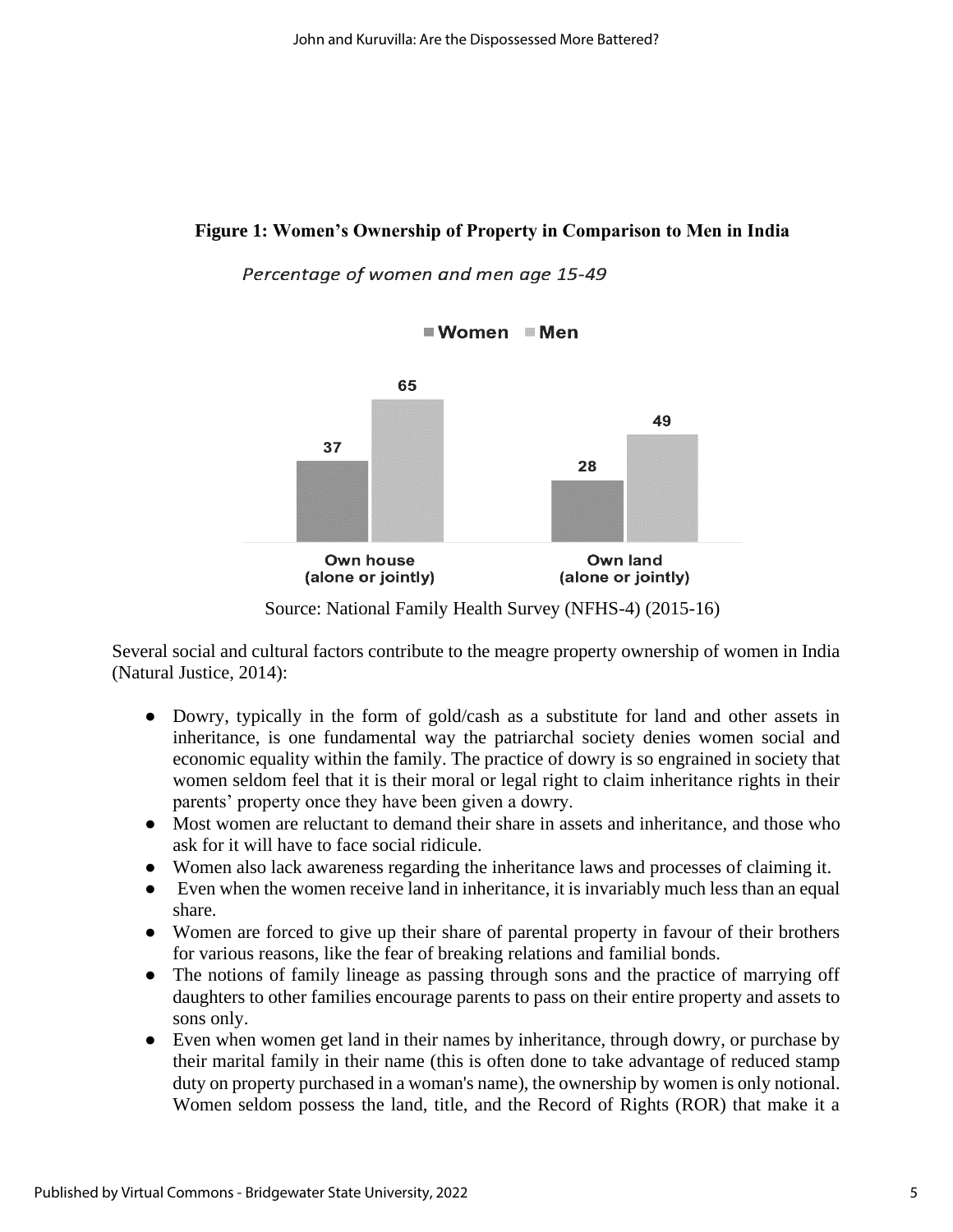secured tenure. The decision making power on the use of the land remains firmly in the grip of men – father, brother, husband, or father-in-law.

The research on property rights in India takes one into a world where the past merges into the present and straddles the disciplines of sociology, law, and economics within a framework of gender studies (Mukund, 1999). Traditionally property can be acquired through gifts from family and relatives, through inheritance of ancestral land, and through earnings/ work, which already assumes that a woman has access to education (thereby locating her in a privileged class group) to earn her living or by government distribution. In her seminal work on land rights in India, Agarwal (1995) defines women's land rights as rights untied to male ownership or control, in other words, excluding joint titles with men. She further notes that adequate land and property rights in the hands of women mean that women have direct access to productive resources and decision making, thus ensuring family welfare, gender equity, and women's empowerment and national development.

#### **Contextualising the Study**

Historically in South India and Kerala specifically, women enjoyed some property rights compared to women in North India. Being a predominantly matrilineal society in the 19<sup>th</sup> century, Kerala characteristically gives a unique prospect to study women's actual position and status in a non-patriarchal system that gradually gave way to a rigid brahminical patriarchal one. Since 1956, successive governments in Kerala have been instrumental in introducing radical land reforms. While discussing women's land ownership in Kerala, Shobha Arun remarks:

Women who own land may still lack control over it. Despite claims that women enjoy high status in Kerala, economic, social, and cultural factors reinforce gender differences in ownership, control over, and access to critical agricultural resources, including land. (Arun, 1999, p. 20)

Praveena Kodoth (2004) critiques the social development approach to looking at Kerala's high gender equality indices; it was built and structured within a patriarchal conjugal framework of property relations. She also says that education and employment can be helpful for women to be able to negotiate patriarchal regulations and claim the property. The patriarchal ideologies, which are deep-rooted in Indian society, have marginalised women from acquiring property through inheritance or dowry (Mathew, 2010).

Arun (1999) also points to greater male occupational mobility and out-migration and says it becomes a burden on women to remain home, manage the property, and care for a family. Although women may gain access to land through inheritance and marriage, it does not necessarily translate to having command over it. In the present day, coupled with this, is the crisis of confidence in agriculture, whereby women are de alienated from their land, and it is now becoming male-controlled dowry. She also points towards the ostracism women face within the community if they go after their inheritance. Agarwal and Panda (2007) have explored the link between women's property status and their risk of marital violence. A household survey-based in Kerala (India), controlling for a range of factors that tend to affect the incidence of marital violence-e.g., economic status, education, employment, consumption of alcohol, found that women owning immovable property (land or a house) face a significantly lower risk of marital violence than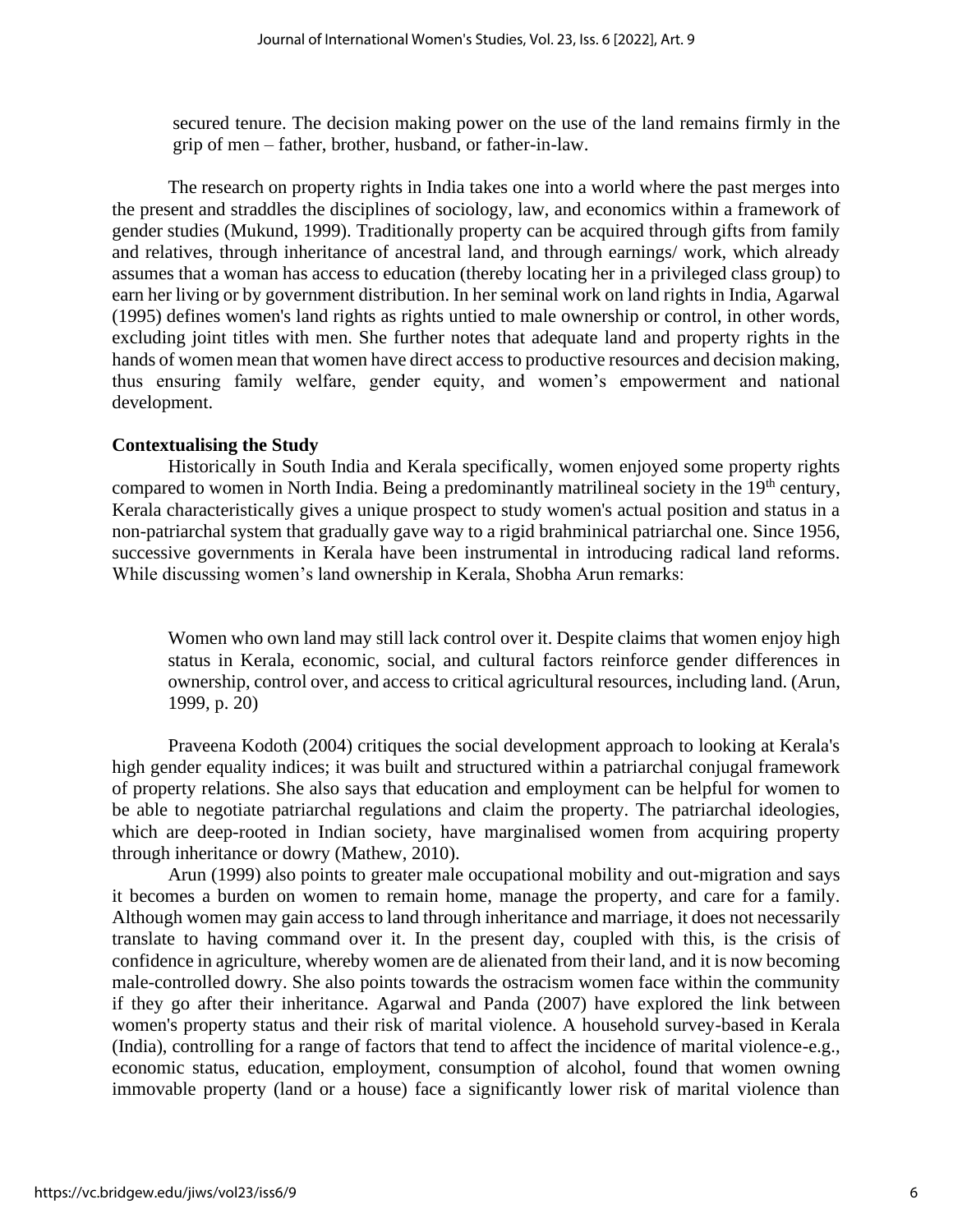property-less women. For instance, they note, "as high as 49% of the women who owned neither land nor house reported long-term physical violence. In contrast, the figure was 18% for those owning land, 10% for those owning a house, and 7% for those owning both" (372). Thus, property ownership contributes to a woman's bargaining power with her husband in two ways: not only as a deterrent to marital violence, effectively lowering the incidence of violence on her, but as a tangible exit option-a woman who owns the property is more likely to leave home and stay away if violence does occur, since, unlike dispossessed women, she has somewhere to go (Paydar, 2012).

Women in Kerala, irrespective of their religion and family economic status, are often married off with a fixed amount of cash or gold or sometimes both as their share in parental property. The transfer of assets that happens at marriage is dowry. Customarily dowry is known as *streedhanam*. As per Hindu customary practices, *streedhanam* connoted the bride's property conferred on her by her natal group, such as parents and brothers, as a token of their love (Caplan, 1993; Mukund, 1999). According to Goody and Tambiah (1973), the notion of *streedhanam* corresponded to the pre-mortem inheritance, which presupposed compensatory wealth for inheritance. Though it represented a certain amount of economic security to a woman, the value of *streedhanam* could not be compared with that of the inheritance share of a son. Moreover, over the years, there has been a transition of *streedhanam* to the dowry demanded by the groom's family with the social objectives of achieving 'quick-money' to satisfy material greed.

The dowry, which is meant to be an asset of the woman, often flows into the hands of the husband and his family, and the woman is unaware of the asset being handed over. It needs to be reiterated that unlike in other states or countries elsewhere, women in Kerala are incomeless and dependent due to the reduced workforce participation. In Kerala, especially in situations where a man cannot fulfil his gender-ascribed role as "breadwinner", and a woman begins to contribute relatively more to family maintenance, or where a woman takes a job that defies prevailing social conventions, risks of IPV is significantly high. Despite the high literacy and educational standards, women's labour force participation in Kerala is lower than the national average. National Family and Health Survey (NFHS-5) recorded that in Kerala, women owning a house and land (alone or jointly with others) is estimated to be 25.3% in urban areas and 29.2% in rural areas with an average of 27.3% in 2019-20. Thus women in Kerala who have no control over their assets received at the time of marriage and denied further share in the parental property become asset less and dependent on their husbands.

#### **Domestic Violence in India**

In India, despite the enactment of the Protection of Women from Domestic Violence Act (PWDV Act, 2005), domestic violence cases are on the rise. The COVID-19 pandemic has further escalated the IPV rates. At the same time, most domestic violence (DV) cases continue to be unreported. As reported by Ambika Pandit (2021), reasons like personal (embarrassment, fear of retaliation, economic dependency, fear of losing kids or home); societal (imbalanced power relations for men and women in society, privacy of the family, victim-blaming attitudes, lack of acceptance and support from natal families); and institutional (humiliation by police, entrenched patriarchal practices within courts, inadequate shelter and short-stay homes and one-stop centres) lead to large scale underreporting of DV cases.

Interestingly the NFHS 4 (2015-16) survey data reveal that many women agree that a husband beating his wife for specific reasons is justified, as given in Figure 2.

#### **Figure 2: Percentage of Women and Men in India Who Justify Wife Battering**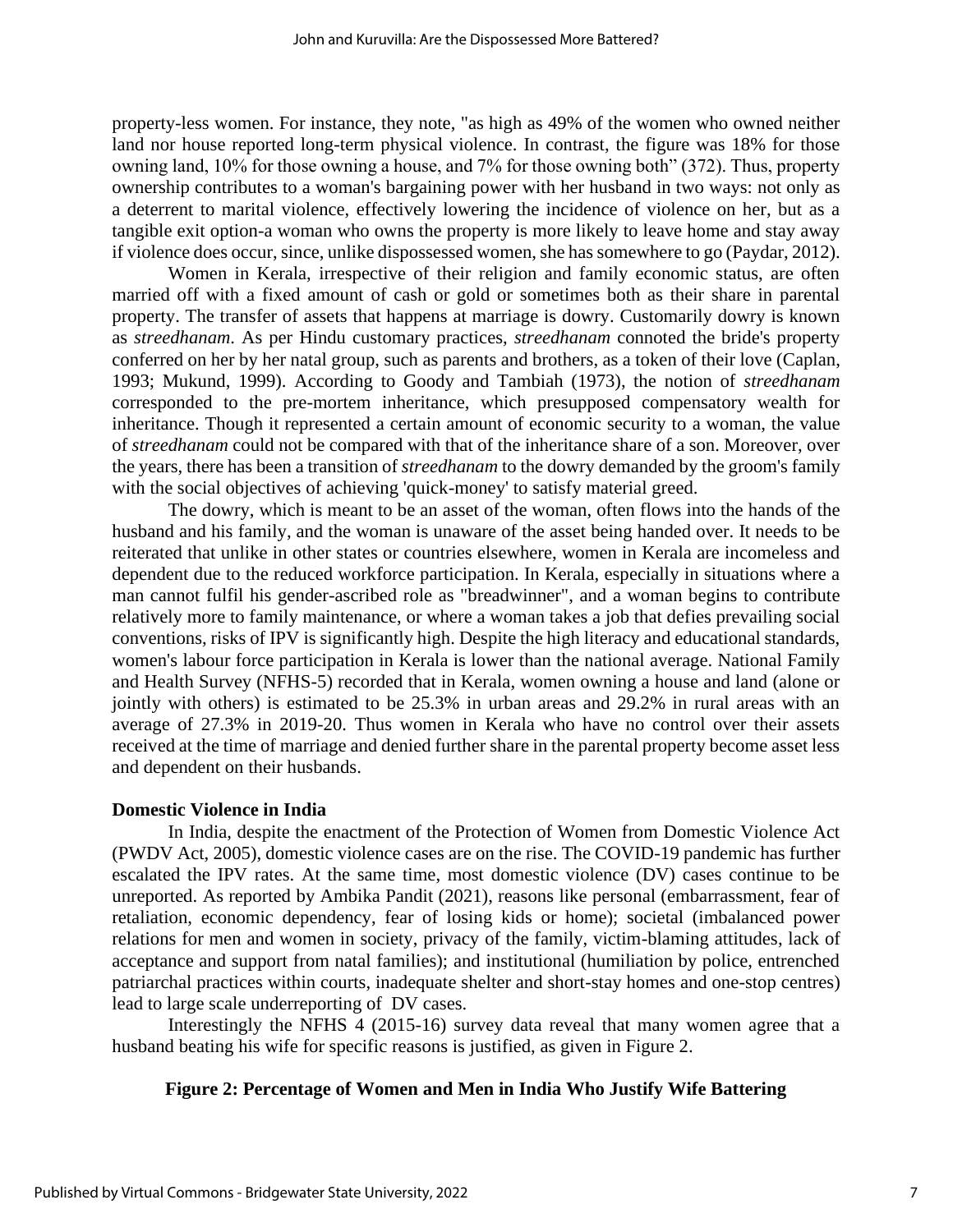



In a complex interweaving of the web of property rights and domestic violence, it is significant to expose the lived realities of women in Kerala. Furthermore, an exploratory study was undertaken to estimate the link between marital violence and women's property rights in Kerala.

#### **Methodology of the Study**

Triangulation was followed with qualitative methods in collecting the required information. The PWDV Act of India 2005 stipulates the service of personnel called Women Protection Officers (WPOs) to facilitate the effective implementation of the Act. Initial data regarding the extent and features of domestic violence and the ownership issues involved were collected through in-depth interviews from the WPOs of all the 14 districts of Kerala. The WPOs, with their close interactions with the complainants during the entire process of filing a complaint and securing justice for aggrieved women, had a deeper understanding of the socio-economic conditions of the aggrieved women.

Six practising advocates were interviewed as informants on the nature of women's property issues and their direct linkage with domestic violence incidents. The advocates provided information to locate the ten aggrieved women for in-depth interviews. The case studies revealed subjective feelings of helplessness, survival, and rare triumphs of the battered women. Two additional case studies are written based on newspaper reports and proceedings of the dowry/asset related domestic violence incidents in the state during the lockdown period of the pandemic.

All 14 WPOs, the six advocates, and the ten women who had to face DV were invited to participate in the study based on their informed choice. Prior sanctions were obtained from the concerned official authorities of the state government of Kerala.

#### **Asset Ownership and Domestic Violence among Women of Kerala**

The property–DV linkage was analysed from the data provided by the protection officers of all the districts in Kerala. During the pandemic, though the WPOs were receiving complaints over the telephone, formal official filing of complaints was few and challenging due to restrictions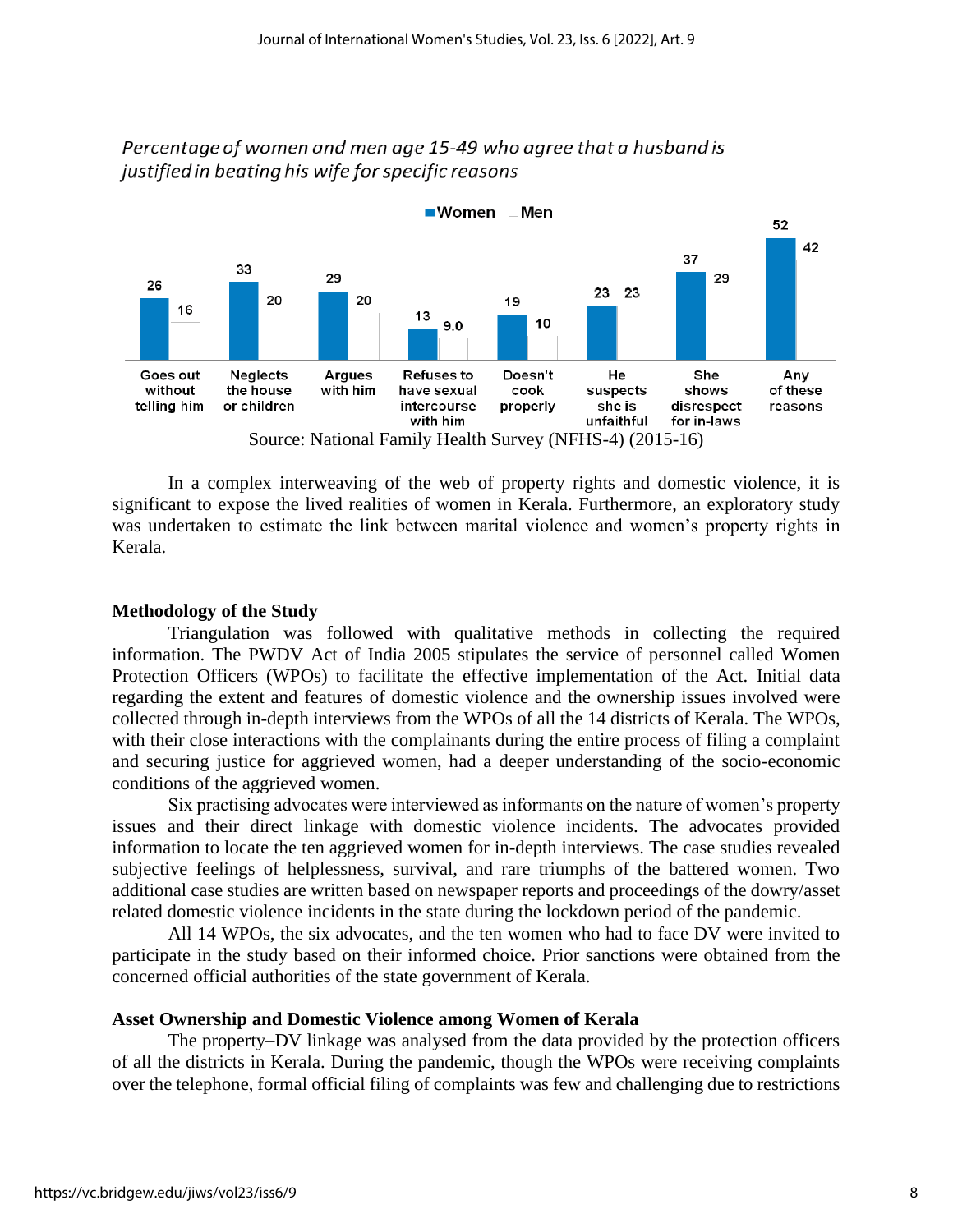on women's mobility. The WPOs were asked to provide information for the three years from 2017- 2020.

| Sl No | <b>Description</b>                                                                          | <b>Approximate</b><br>percentage in the<br>category |
|-------|---------------------------------------------------------------------------------------------|-----------------------------------------------------|
| 1.    | Women who possessed any asset at the time of marriage<br>(including those given by parents) | 90-95%                                              |
|       | Assets in the form of gold<br>(a)                                                           | 95%                                                 |
|       | Assets in the form of land<br>(b)                                                           | 15-20%                                              |
|       | Assets in the form of cash<br>(c)                                                           | 50%-60%                                             |
|       | $(d)$ Possessed no assets/Not given any by parents                                          | $4 - 5%$                                            |
| 2.    | Women who had handed over assets to partner/ in-laws after<br>marriage                      | 85%                                                 |
| 3.    | Women who had to face DV to bring more assets from natal<br>family                          | 60-65%                                              |
| 4.    | Women who had to face DV to bring income from other sources                                 | 10-20%                                              |
| 5.    | Women who were entirely dispossessed before the commencement<br>of DV                       | 85-90%                                              |
| 6.    | Women who possessed any assets while filing a complaint under<br>DV Act                     | 10%                                                 |
| 7.    | Women who got divorced after filing a complaint                                             | 20-30%                                              |
| 8.    | Women who got assets returned after getting separated/divorced                              | 5-10 %                                              |

**Table 1: Ownership of Assets among Complainants of Domestic Violence**

Source: Primary Data

Almost 90% of the women who approached the Protection Officers with domestic violence complaints had possessed assets in the form of gold at the time of marriage. Women from better economic backgrounds were reported to have received cash and/or land in joint names with their husbands. Very few women had retained sole ownership rights over assets received at marriage, except in gold or jewellery. The protection officers narrate that this joint ownership has often resulted in difficulty during restoration and restitution of the ownership to women. As reported by the WPOs, women were never returned any of their lost assets after filing the complaint and even rarer were the chances of getting any after separation/divorce. In the case of assets in joint names, the final settlement of cases takes several years.

Another interesting finding is that the dowry or *streedhanam* given as an asset to a woman is hardly considered her own, even by the women themselves. It is regarded as a payment made to the groom's family. Moreover, in cases where women possessed monetary assets at marriage, they were usually misappropriated by their husbands or families. In most cases, the husband or the mother-in-law takes over the safekeeping of the gold ornaments of the bride. One of the WPOs opined: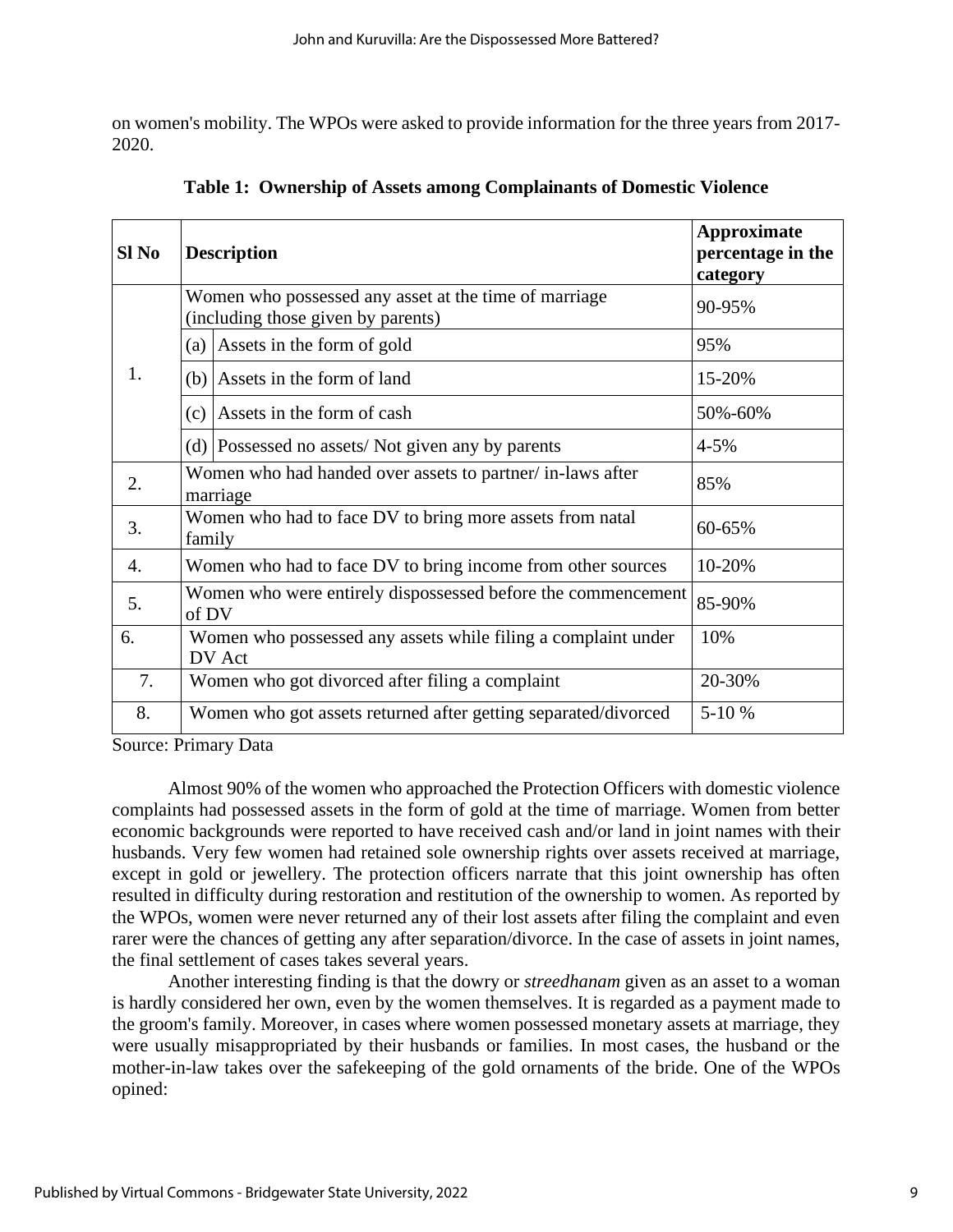*It is almost as if we raise women to accept that they cannot be responsible for their assets*. *It has to be under watchful protection and consultation with the higher authority figure, a male preferably. If the woman is gainfully employed at the time of marriage, she is asked to discontinue her work. Moreover, if she continues to be employed after marriage, her salary would also be a part of the common family income controlled by the man*.

# CASE STUDY 1

*Radhika was married young at nineteen years to a doctor and had two children from this marriage. She had a share in the inheritance, and her husband compelled her to claim it and grant him power of attorney. After selling it, he invested in two houses, one for them and another for his parents. After the birth of their second child, he started working late and would*  not come home for days on end. Slowly he shifted base to the clinic and started having *extramarital relations with the nurses in his clinic. When confronted, he started behaving violently towards her and their kids. He withheld intimate relations with her and restricted all their comforts at home, including AC, telephone, television etc. She tried to seek employment at her previous workplace, which offered her a meagre sum of INR 5000 as a salary that would not suffice even for her children's fees at school. She has no other choice than to sustain a battered relationship.*

Radhika's story is typical of the majority of battered women in Kerala. Eight women out of the twelve case studies undertaken have gone through similar processes of dispossession. The life they live is for children's sake and because there is no other option. Married women are rarely welcome in their natal families, which add to their vulnerabilities and trauma. Furthermore, when women report issues of violence and trauma with their natal families, they are told to keep silent

# CASE STUDY 2

*With an M. Com degree and married to a workshop owner, Sophie shares a similar story of dispossession that happened at the hands of her husband. Monitored constantly and treated with suspicion, she recalls how he took over her bank account. "If my parents would gift me anything in secret, he would immediately force me to sign cheque leaves for claiming whatever is in the account". At her wit's end, Sophie was dehumanised and forced to work, cook, and clean for the paying guest facility that the family had opened. She had a miscarriage, and the reason is unknown*.

# CASE STUDY 3

*Uttara, a twenty-five-year woman, mother to a one-year-old, died due to a snake bite during the lockdown period of the COVID-19 pandemic. Though Uttara was subjected to domestic violence and dowry harassment threats during her two-year marriage, her family continued to persuade and coerce her to reconcile with her husband. Police investigation revealed that Uttara's bank locker was emptied of all the gold before the date of her first snakebite (for which she was under treatment), a month before the one that took her life. Her husband confessed and stated that he bought two snakes, Russell's viper and Indian Cobra, for*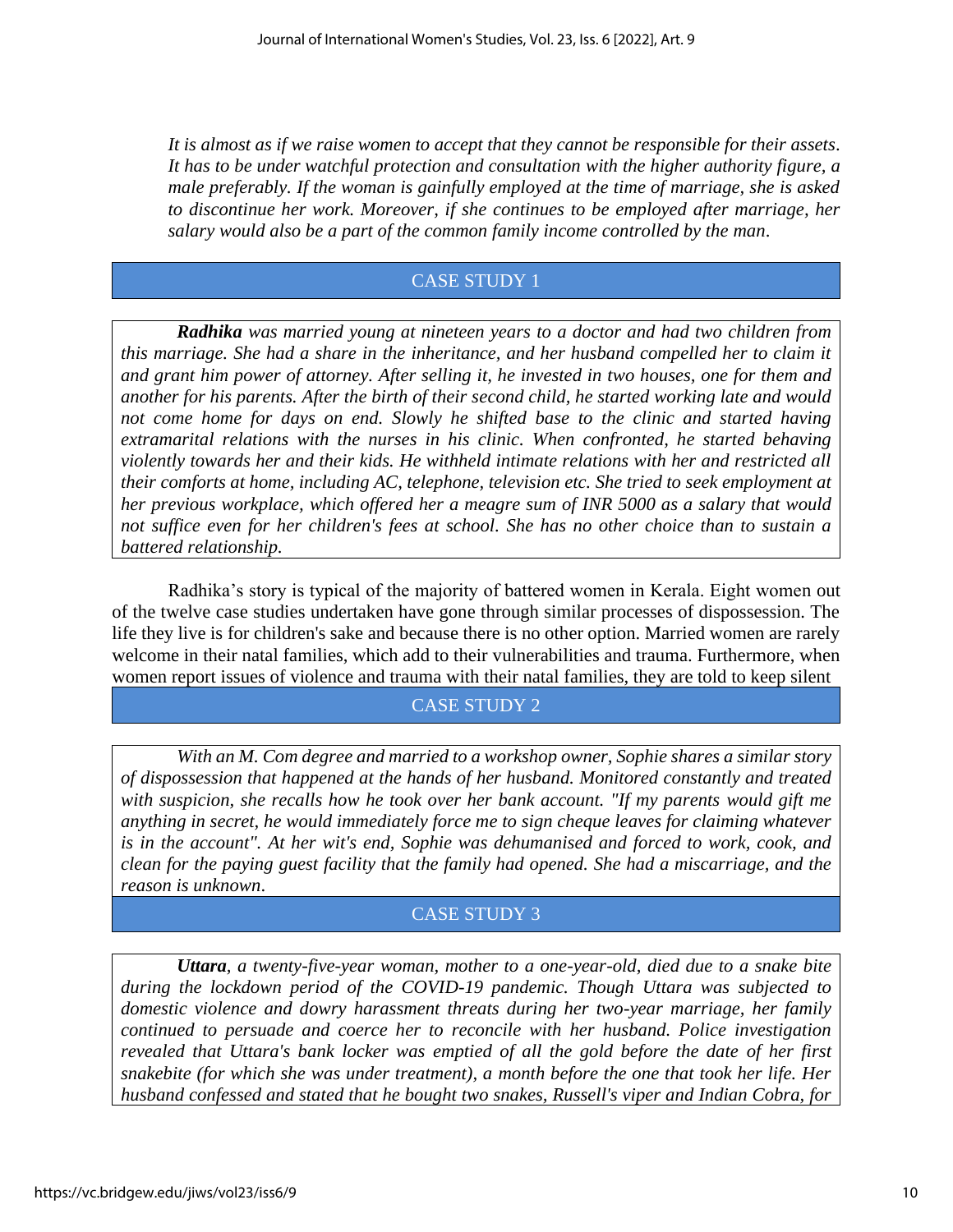*₹10,000 each (135USD) from a snake catcher. He and his family conspired to take ownership of her dowry in gold and her life insurance policy (which he forced her to take a month before the murder) along with ₹10 lakh cash (13,670 USD) and the new car that was gifted to them at the time of marriage.*

about it or bear it for the sake of their children or the family's prestige.

While Uttara's story depicts an extreme case of apathy from her natal family. Vismaya met her unfortunate end after multiple accounts of violence regarding insufficient dowry, which her natal family was well aware of.

# CASE STUDY 4

*During the pandemic, Vismaya, a 24-year-old committed suicide 13 months into marriage after dowry-related cruelty and violence; she had informed her parents about the constant harassment and how the 1.2 acres of land, 80 sovereigns of gold and car that was given to her at the time of marriage was not sufficient for her husband and his family. Unable to sustain the injuries from beating and trauma, she resorted to suicide at her matrimonial home.*

### **Fall-back Options for Women Subjected to Domestic Violence**

Ownership of assets and support of the natal family/friends as a safety net is a significant theme emerging in the lives of women who have managed to overcome the abuse happened*.* In the case of Linda and Rajam, their ownership of assets helped them survive the violence.

# CASE STUDY 5

*Linda owned a three-storied apartment complex and some gold given at the time of marriage. The building came to her as an inherited asset when her father died. She planned on converting a room in it as a beauty parlour. However, soon, her husband wanted to sell it. When her husband began drinking, and incidences of domestic violence increased, she managed to gain a residence order under the DV Act. Now she is going ahead with the parlour project. Now she has filed a complaint under the DV Act for protection orders.* 

# CASE STUDY 6

*Rajam is a 65-year-old woman in possession of 40 cents of land. Her husband had been trying every trick in the book to gain control of this land. She was beaten black and blue, but she had battled on until her two girl children married. When he continued harassing her by throwing objects at her, she asked him to leave the house. Now she has filed a complaint under the DV Act for protection orders.*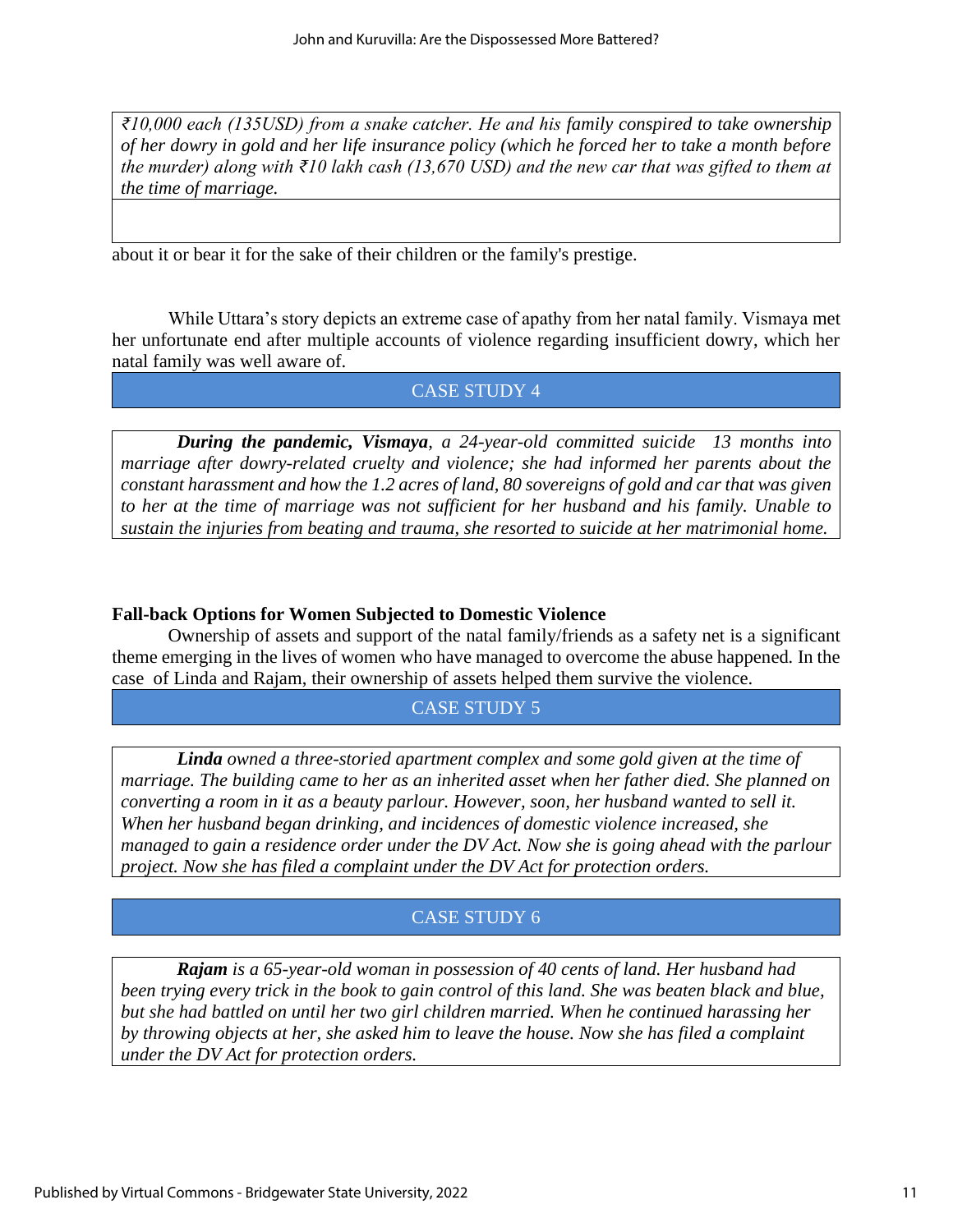The support from family and friends helped Jasmine overcome the trauma she had to suffer at the hands of her husband and in-laws.

# CASE STUDY 7

*Jasmine was a naive young woman when she married at the age of twenty while completing her education. She was customarily asked to hand over all her gold (50 sovereigns and INR 2 Lakhs) for safekeeping with her mother-in-law, and the cash was handed over to her husband. He was an IT professional in a neighbouring state. Apart from the arduous household work, she was forced to have unprotected sex, take an emergency contraception pill multiple times a week, and suffer its ill effects. He was addicted to pornography and would coerce her to engage in sexual acts without her consent. In a couple of years, she discovered that he was having affairs with multiple women at his workplace, and when confronted, he began the violence and battering. The firm support of her parents, friends and teachers, along with the learning from the Women's Studies course she was pursuing, encouraged her to file for divorce and restitution of her assets. Now she is trying to forget the past and fully engage with the PhD programme to become independent and live a life with dignity.*

The five other case studies, apart from the ones narrated above, all share a common thread, the conditions and experiences of the women are very similar and hence not detailed here. Several women who face violence exit marriages if they have solid ties with the natal family and own assets in their name. Nevertheless, most women handed over their assets to their husbands and in-laws and failed to control what they received from their natal family or earned from their work. Contradictory to this, recently, there have also been cases where the natal family is unwilling to believe that IPV has occurred and asks the women to adjust and make the marriage work and finally, when faced with repeated instances, these women have resorted to ending their lives.

Almost all women receive some asset irrespective of their economic background unless it is a self-choice marriage against the parents' wishes. In such cases, women are deprived of receiving assets or shares and have difficulties returning to the natal families who shame them away when faced with violence and abuse. Many such women face difficulties coping with domestic violence and do not know where to turn for support.

The Protection Officers from all 14 districts of Kerala observe that the women who come to them are mostly dispossessed of their assets by the time they file domestic violence complaints. For women who have been married for three to six months, assets in the form of dowry will be entirely under the possession/control of the husband. In some cases, they might be mortgaged or sold out for the requirements of the spousal family.

A noted exception was when the woman was employed; she would possess some of her self-earned assets when filing domestic violence complaints. However, there were cases where women had no idea how much they earned or what investments were made with their money. Older women beyond age 60 who inherited the share of their deceased husband's property have reported asset ownership in the form of a house they lived in with small landholdings while filing the complaint under the DV Act and are being abused at the hands of their children for the possession of these assets.

After marriage, most women succumb to the patriarchal customary traditions and norms and willingly hand over their assets to the partners when they express requirements of paying loans, starting a business, buying more assets, building a house, or improving the standard of living. The WPOs report how women lose cash/gold without their knowledge. Sometimes, assets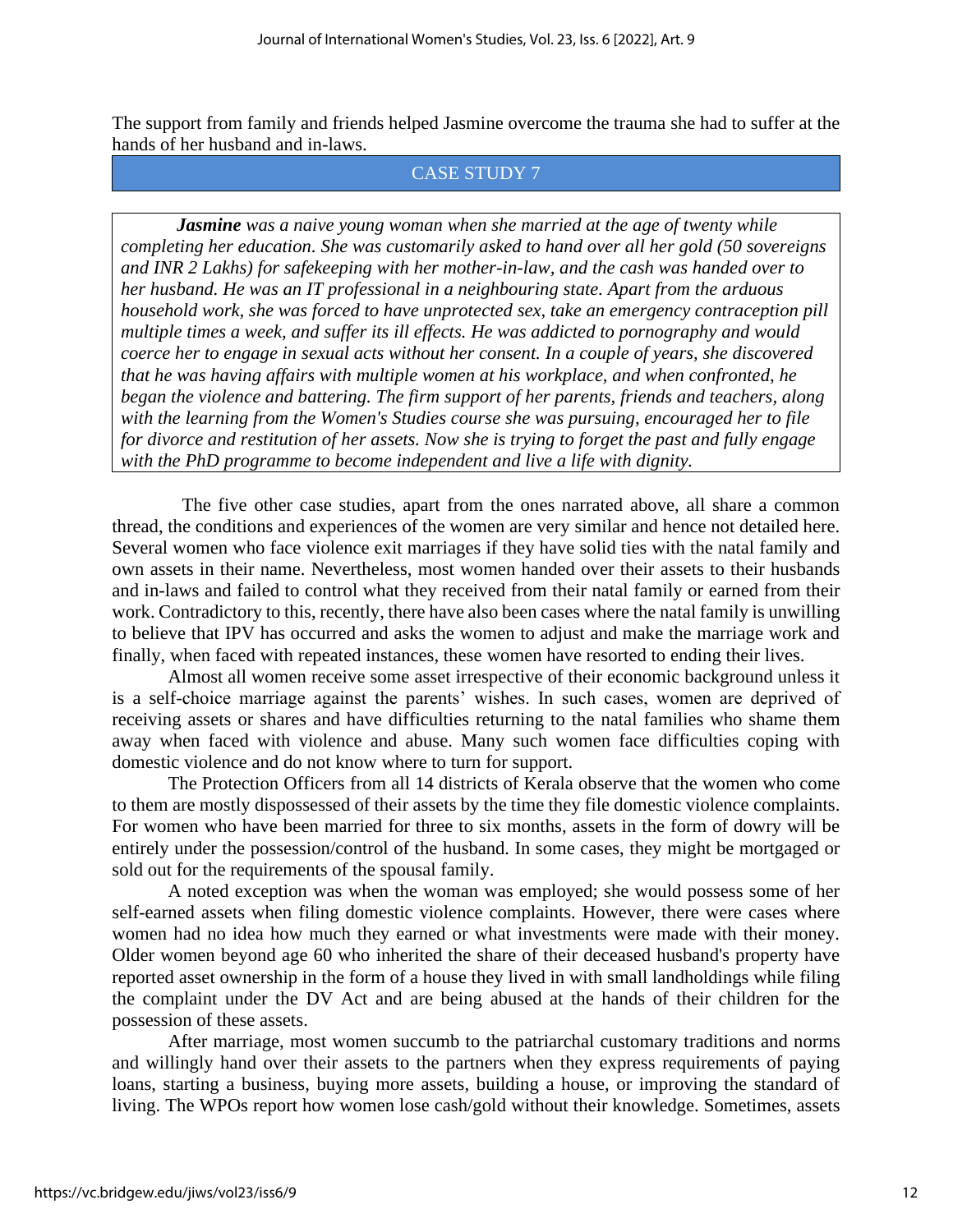in the form of land are often handed over to others with their knowledge either willingly or out of coercion. There is also the case of joint ownership of assets received at marriage, which later gets transferred in the spouse's name and control. The protection officers note that regaining control of such assets is tedious as most men refuse to return them.

In several instances, women themselves become responsible for their lack of property, irrespective of their religion and caste, education, and employment status. They give up their rights as daughters, wives, daughters-in-law, mothers or sisters. Women are lured or trapped to transfer property to brothers or husbands immediately before or after marriage. Their lack of knowledge regarding the importance and benefits of asset ownership and their compliance to the deeply entrenched patriarchal norms is why this occurs. In such cases, the dependency of women on their husbands increases manifold.

#### **Conclusion**

In a patriarchal society like India, women's ownership of property and assets appears to reduce physical and sexual intimate partner violence more significantly than emotional abuse, verbal abuse, or controlling behaviours. Economic security for women through asset ownership supports women's empowerment, but it is a delicate balance that might yield mixed results depending on how deeply embedded the traditional gender norms are in a society. Reforms related to property ownership and inheritance are the most difficult to pass, especially in countries where social norms dictate how land is acquired and passed to future generations (Arekapudi & Almodovar-Reteguis, 2020). The lack of a single code pertaining to marriage, divorce, succession and other family matters has not been implemented in India. The laws that govern the succession and inheritance of assets, determine how much share is entitled to a woman among communities in India, are determined by religion's personal laws. The personal laws of many religious groups in India vary widely in their sources, philosophy and application. Therefore, there is resistance in bringing equality in property division when different religions and personal laws govern them.

The Supreme court, in a landmark judgement, conferred equal rights to daughters on their father's property from birth, and the inheritance is an equal share with retrospective effect among Hindus of India. The Christians in India have been following the Indian Succession Act 1925, which confers equal rights to both daughters and sons. Among Muslims, the Muslim Personal Law (Shariat) Application Act, 1937 dictates that daughters are entitled to half the son's share. However, there is a mismatch between the law and practice in reality.

The 2030 Agenda for Sustainable Development contains land-related targets and indicators under Sustainable Development Goals. $4$  1, 2, 5, 11 and 15. These goals emphasise the urgency to ensure women's equal access to and control over land and natural resources and free them from the deeply embedded patriarchal values that control women's earnings, savings and assets. Since laws regarding property ownership and assets are already in place, some are repealed, and amendments to judgements regarding asset ownership are underway, there is a need to strengthen and proactively improve women's ownership rights. This needs to begin by changing mindsets and improving awareness of why women's property rights remain non-negotiable. From childhood, the

<sup>4</sup>Sustainable Development Goals were set up in 2015 by the United Nations General Assembly intended to be achieved by the year 2030; of which secure and equitable land rights of women form one of the key indicators (Indicator 5 under Goal 1) and has strong linkages in ending poverty(Goal 1), ensuring food security (Goal 2), achieving gender equality and empowering women (Goal 5), and making cities and human settlements inclusive (Goal 11).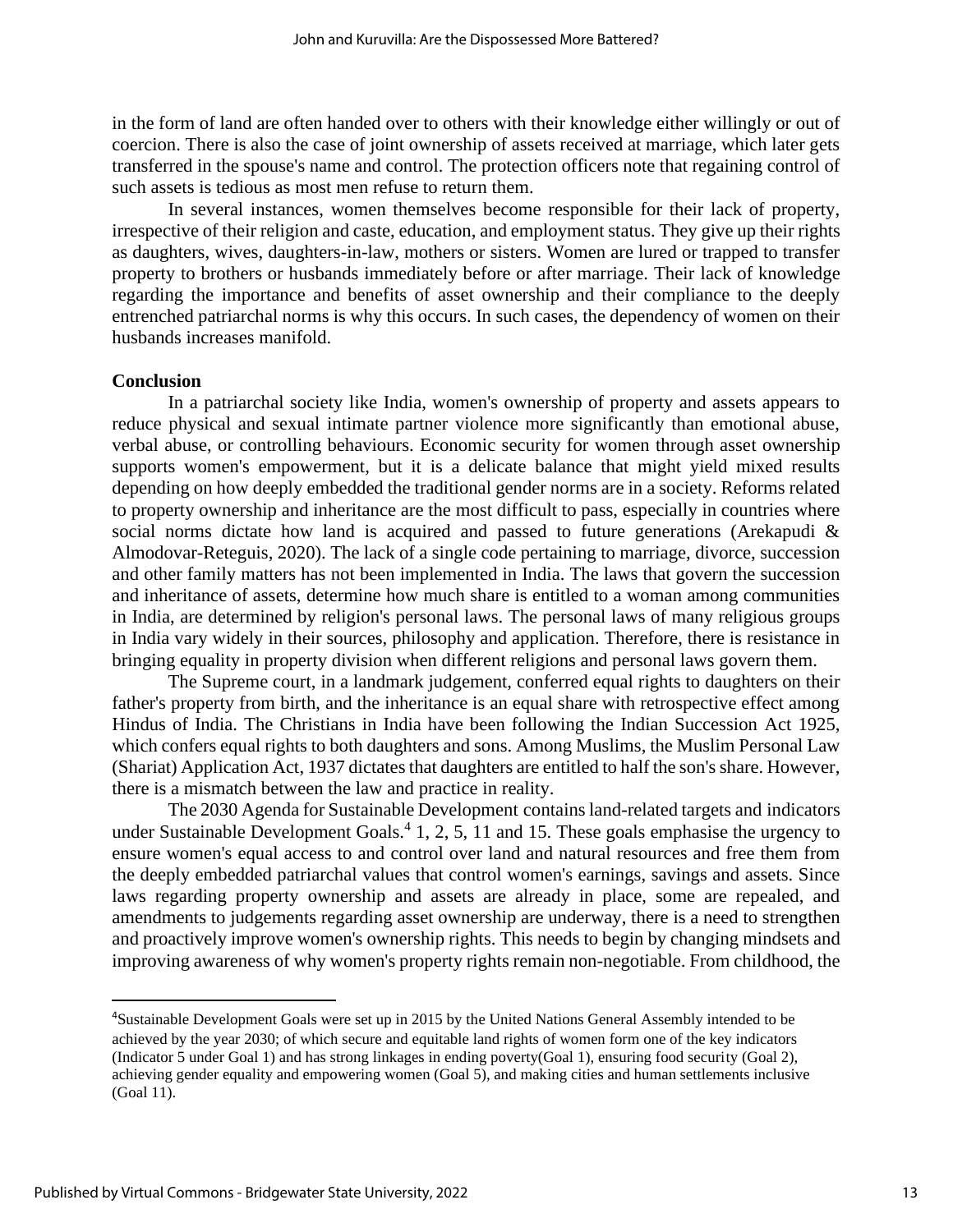socialisation of girls is moulded not to question gender disparities and hierarchies. Even when women get their due share in parental property or husband's property, they fail to understand the worth of ownership of land and assets and often give up their rights over assets to their wards, either brother, husband, children, or relatives and fail to maintain them in their names.

Both men and women need to be made aware of women's property rights and inheritance laws. Massive campaigns from the grass-root level are required to raise consciousness among women about the importance of property ownership and to make the parents aware of the impacts of denying share to girls in parental property. There is a stigma and social ridicule associated with women who bargain for their property rights. They are labelled as being greedy and harbingers of discord within the family. This situation needs to be revised through appropriate interventions and awareness generation. The patriarchal misconceptions that men are the owners of land and assets and women are incapable of handling property need immediate correction. In heavily patriarchal communities, gradual shifts in traditional gender norms are less likely to prompt violence (Peterman et al., 2017). Likewise, programs that generate minor shifts and challenges to power relations appear more readily accepted by men than those catalysing larger disruptions (Slater & Mphale, 2008). The methods to redress women's poor profile of land ownership, financial incentives may be provided, which encourage families to register land or houses in women's names.

An example is the lower stamp duties for property registered in women's names – a measure that has seen considerable success in the Indian state of Delhi. As an ultimate measure, the enactment of the Uniform Civil Code is to gain momentum through sensitisation of the religious groups. The code will simplify the complex laws around marriage ceremonies, inheritance, succession, adoptions, making them applicable to all citizens irrespective of their faith.

#### **Acknowledgements**

The authors would like to acknowledge the immense support of the Lawyers, WPOs and the Women and Child Department of Kerala, India. The articles that have contributed to the two case studies of Uttara and Vismaya are also duly acknowledged. The authors are also thankful to the women who have shared their experiences of intimate partner violence and enriched the case studies.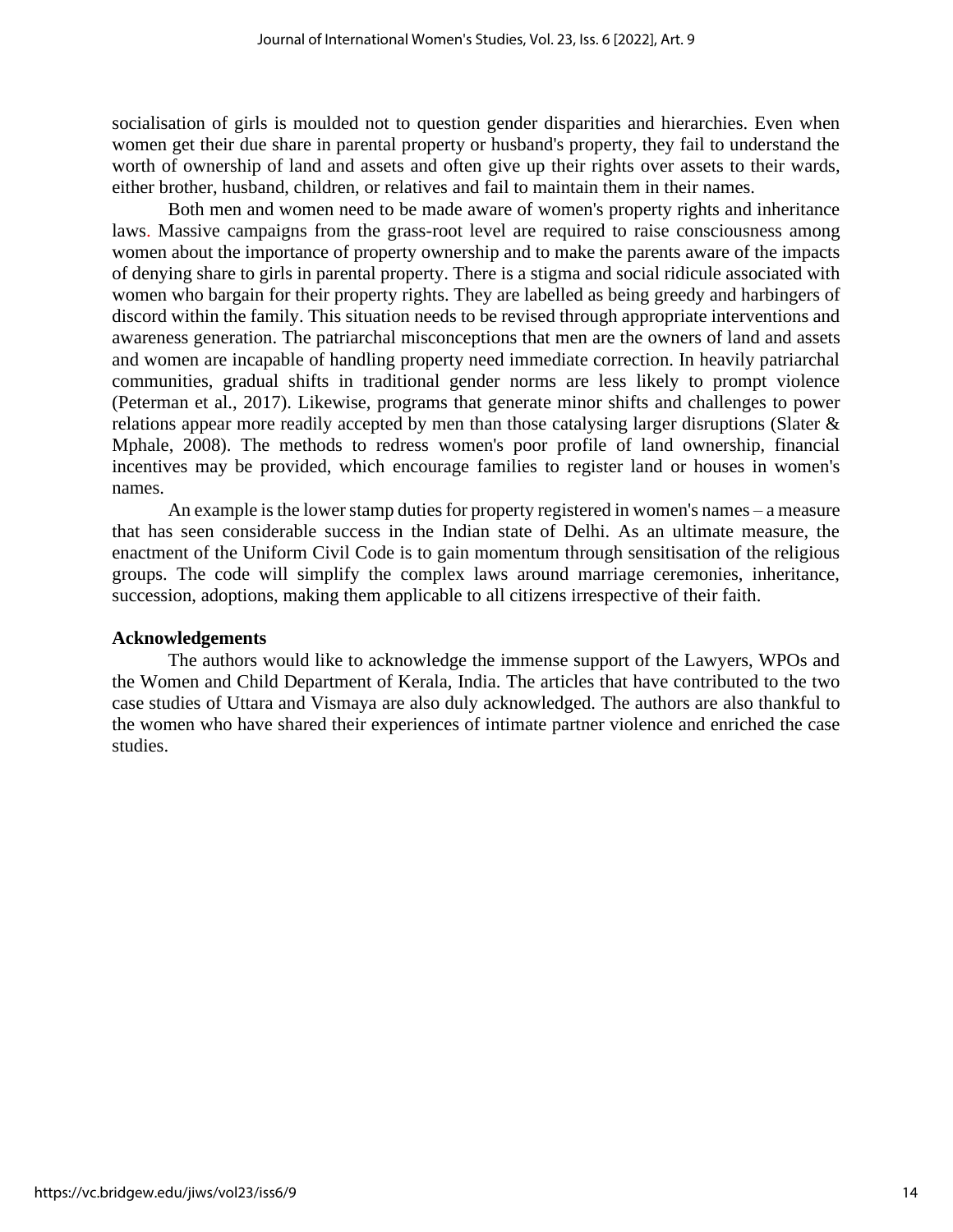#### **References**

Agarwal, B. (1995). *A field of one's own: gender and land rights in South Asia.* Cambridge South Asian Studies, Cambridge University Press. doi:10.1017/CBO9780511522000

- Agarwal, B., & Panda, P. (2005). Marital violence, human development and women's property status in India. *World Development, 33*(5), 823–850.
- Agarwal, B., & Panda, P. (2007). Toward freedom from domestic violence: The neglected obvious. *Journal of Human Development*, *8*(3), 359–388. <https://doi.org/10.1080/14649880701462171>
- Ahmed, S. M. (2005). Intimate partner violence against women: Experiences from a woman focused development programme in Matlab, Bangladesh. *Journal of Health Population and Nutrition, 23*(1), 95–101.
- Allendorf, K. (2007). Do women's land rights promote empowerment and child health in Nepal? *World Development*, *35*(11), 1975–1988.<https://doi.org/10.1016/j.worlddev.2006.12.005>
- Angeles, M. B. (2012). *Combating gender-based violence and enhancing economic empowerment of women in Northern Uganda through cash transfers.* London: ACF International.
- Antai, D., Antai, J., & Anthony, D. S. (2014). The relationship between socio-economic inequalities, intimate partner violence and economic abuse: A national study of women in the Philippines. *Global Public Health, 9*(7), 808-826. doi:10.1080/17441692.2014.917195
- Arekapudi, N., & L. Almodovar-Reteguis, N. (2020, February 24). Women's property rights are the key to economic development. *https://Blogs.Worldbank.Org/*. https://blogs.worldbank.org/developmenttalk/womens-property-rights-are-key-economicdevelopment
- Arun, S. ( 1999). Does land ownership make a difference? Women's roles in agriculture in Kerala, India. *Gender and Development, 7(3)*, 19-27. <http://www.jstor.org/stable/4030407>
- Bloch, F., & Rao, V. (2002). Terror as a bargaining instrument: A case study of dowry violence in rural India. *The American Economic Review, 92*(4), 1029–43.doi: 10.1257/00028280260344588
- Buller, A. M., Peterman, A., Ranganathan, M., Bleile, A., Hidrobo, M., & Heise, L. (2018). A mixed-method review of cash transfers and intimate partner violence in low and middle incomme countries. *The World Bank Research Observer, 33*, 218–258. doi: 10.1093/wbro/lky002
- Caplan, L. (1993). Bridegroom price in urban india: Caste, class and dowry evil among christians in Madras. In P. Uberoi, *Family, Kinship and Marriage in India,* (pp. 357-379). New Delhi: Oxford University Press.
- Doss, C. (2016). *We know women's legal rights to own, inherit and farm land are crucial. So why is it still so hard to know how many women have rights?* Thomson Reuters Foundation:<http://news.trust.org/item/20160516120134-jqvsx>
- Ellsberg, M., Arango, D. J., Morton, M., Gennari, F., Kiplesund, S., Contreras, M., & Watts, C. (2015). Prevention of violence against women and girls: What does the evidence say? *The Lancet, 385* (9977), 1555–66. doi:10.1016/S0140-6736(14)61703-7
- Eswaran, M., & Malhotra, N. (2011). Domestic violence and women's autonomy in developing countries: Theory and evidence. *Canadian Journal of Economics Revue Canadienne d'Economique, 44*(4), 1222–63.doi:10.1111/j.1540-5982.2011.01673.x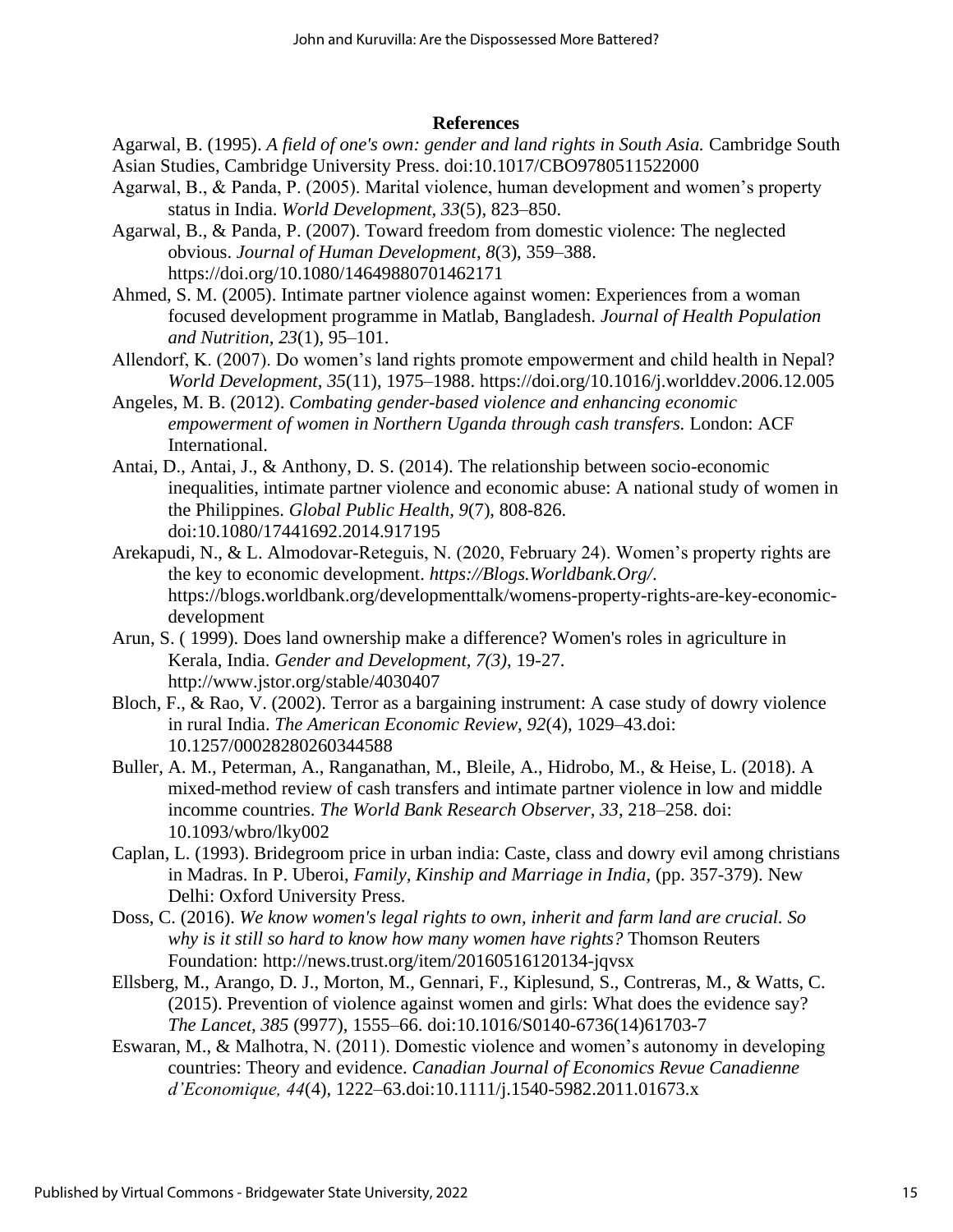- Farmer, A., & Tiefenthaler, J. (1997). An economic analysis of domestic violence. *Review of Social Economy, 55*(3), 337-358. doi:10.1080/00346769700000004
- Fehringer, J. A., & Hindin., M. J. (2014). I get angry if he's always drinking and we have no money:Exploring motivations for male and female perpetrated intimate partner violence in the Philippines. *Health Care for Women International, 35*(4 ), 476– 91.doi:10.1080/07399332.2013.770003
- Fox, G. L., Benson, M. L., DeMaris, A. A., & Wyk, J. (2002). Economic distress and intimate violence: Testing family stress and resources theories. *Journal of Marriage and Family, 64* (3), 793–807. doi:10.1111/j.1741-3737.2002.00793.x
- GOK. (2011). *https://www.kerala.gov.in/census2011*. https://www.kerala.gov.in/census2011: https://www.kerala.gov.in/census2011
- Goody, J. A. (1973). *Bride wealth and dowry.* Cambridge:Cambridge University Press
- Hautzinger, S. (2003). Researching men's violence: Persona reflections on ethnographic data. *Men and Masculinities, 6*(1), 93-106. doi:10.1177/1097184X03253139
- Heise, L., & Garcia-Moreno, C. (2002). Violence by intimate partners. In L. L. E. G. Krug, *World Report on Violence and Health*, Geneva: World Health Organisation. (pp. 87-113).
- Hughes, C., Bolis, M., Fries, R., & Finigan, S. (2015). Women's economic inequality and domestic violence: Exploring the links and empowering women. *Gender & Development, 23*(2), 279–97.doi:10.1080/13552074.2015.1053216
- Jewkes, R. (2002). Intimate partner violence: Causes and prevention. *Lancet, 359*, 1423–29. doi:10.1016/S0140-6736(02)08357-5
- Kodoth, P. ( 2004). Gender, property rights and responsibility for farming in Kerala. *Economic and Political Weekly*, 1911-1920. http://www.jstor.org/stable/4414994
- Mathew, S. (2010). *Inheritance rights of syrian christian women: a study in Kerala.* Tata Institute of Social Sciences.<http://hdl.handle.net/10603/2724>
- Mukund, K. (1999). Women's property rights in South India: A Review. *Economic and Political Weekly, 34,. 22*, 1352-358. [http://www.jstor.org/stable/4408023.](http://www.jstor.org/stable/4408023)
- Menon, N., van der Meulen Rodgers, Y., & Nguyen, H. (2014). Women's land rights and children's human capital in Vietnam. *World Development*, *54*(C), 18–31.doi: 10.1016/j.worlddev.2013.07.005
- Nagarajan, R. (2014, March 6). Barely one in ten women own land, brothers most anti sisters. The Times of India. [https://timesofindia.indiatimes.com/india/barely-one-in-ten-women](https://timesofindia.indiatimes.com/india/barely-one-in-ten-women-own-land-brothers-most-anti-sisters-inheriting-land-survey/articleshow/31403305.cms)[own-land-brothers-most-anti-sisters-inheriting-land-survey/articleshow/31403305.cms](https://timesofindia.indiatimes.com/india/barely-one-in-ten-women-own-land-brothers-most-anti-sisters-inheriting-land-survey/articleshow/31403305.cms)
- Natural Justice. (2014, March 14).Indian Women's Rights to Property: Implementation of the Hindu Succession (Amendment) Act, 2005. [https://naturaljustice.org/indian-womens](https://naturaljustice.org/indian-womens-rights-to-property-implementation-of-the-hindu-succession-amendment-act-2005/)[rights-to-property-implementation-of-the-hindu-succession-amendment-act-2005/](https://naturaljustice.org/indian-womens-rights-to-property-implementation-of-the-hindu-succession-amendment-act-2005/)
- NFHS-4.(2015-16). *National Family Health Survey. International Institute for Population Sciences*. Deonar, Mumbai.<http://rchiips.org/nfhs/NFHS-4Reports/India.pdf>
- NFHS-5.(2019-20). *National Family Health Survey. International Institute for Population Sciences*. Deonar, Mumbai. http://rchiips.org/nfhs/factsheet\_NFHS-5.shtml
- Oduro, A. D., Deere, C. D., & Catanzarite, Z. B. (2015). Women's wealth and intimate partner violence: Insights from Ecuador and Ghana. *Feminist Economics, 21*(2), 1-29. doi:10.1080/13545701.2014.997774
- Pandit, A. (2021, March 22). Parliament panel highlights huge variation in number of cases under domestic violence law and IPC provisions on 'cruelty by husband'. The Times of India. https://timesofindia.indiatimes.com/india/domestic-violence-cases-dipped-4-5-in-